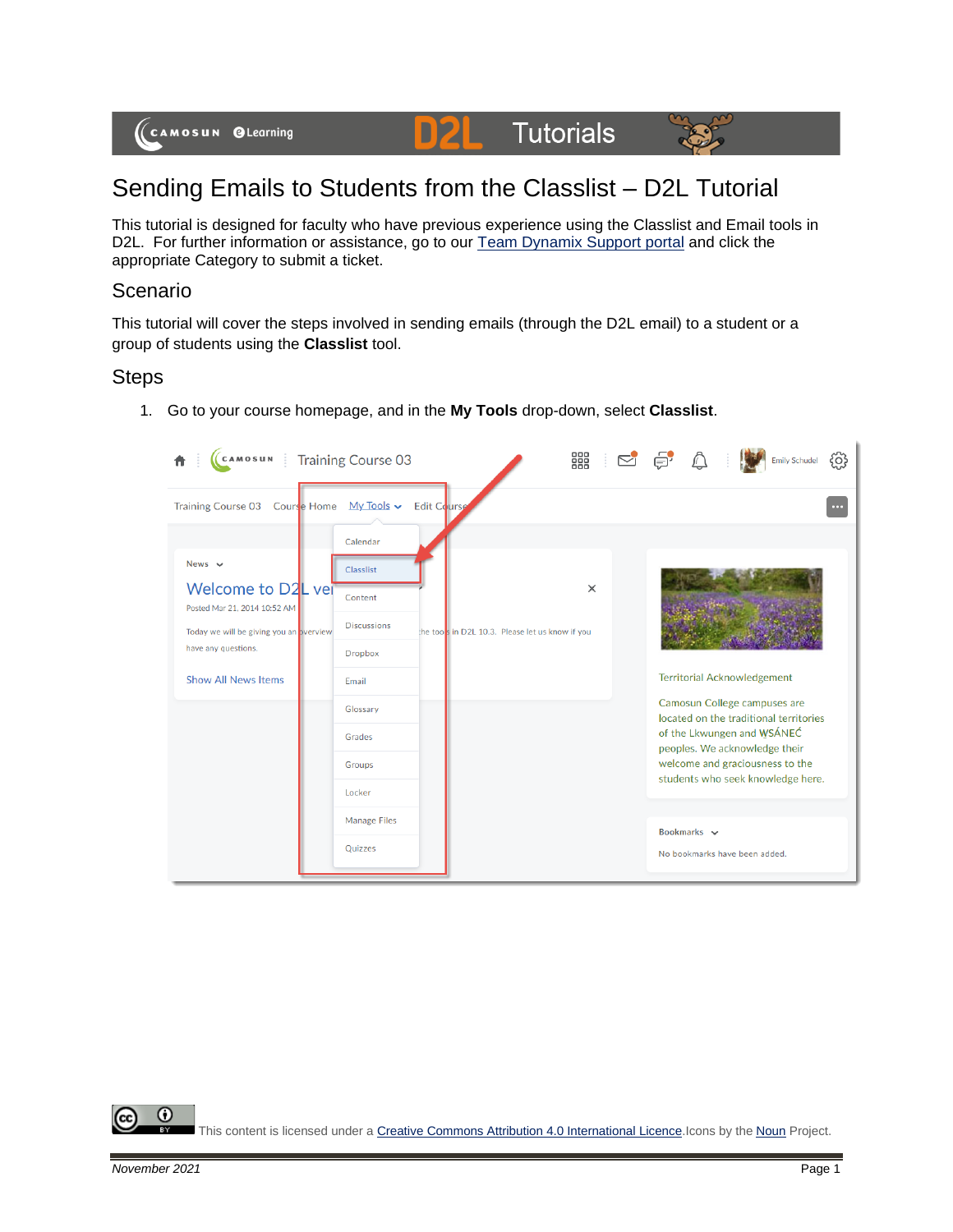2. To email the entire class, click **Email Classlist** at the top of the page. This will open the **Email** tool

| Training Course 03  Course Home  My Tools v  Edit Course                                                                                  |                        |                    |                |                                   |  |  |
|-------------------------------------------------------------------------------------------------------------------------------------------|------------------------|--------------------|----------------|-----------------------------------|--|--|
| <b>Classlist</b>                                                                                                                          |                        |                    |                | <b>C</b> Settings<br>$\odot$ Help |  |  |
| <b>Email Classlist</b><br><b>Enrolment Statistics</b>                                                                                     |                        |                    |                |                                   |  |  |
| All<br>Student                                                                                                                            | Teacher                |                    |                |                                   |  |  |
| View By:<br>User<br>Apply<br>$\checkmark$<br><b>Show Search Options</b><br>Q<br>Search For<br><b>Print</b><br>$\blacktriangleright$ Email |                        |                    |                |                                   |  |  |
| <b>Page</b><br>∩<br>Image                                                                                                                 | First Name . Last Name | Username           | Org Defined ID | Role                              |  |  |
| $\bigcirc$<br>Þ                                                                                                                           | Demo A_Student v       | ADemo_Student      | ADemo_Student  |                                   |  |  |
| $\bigcirc$                                                                                                                                | Training01 Student v   | training.student01 |                | Student                           |  |  |

3. To send an email to an individual student, click on a student's drop-down menu (the down arrow) and select **Send Email**.



This content is licensed under [a Creative Commons Attribution 4.0 International Licence.I](https://creativecommons.org/licenses/by/4.0/)cons by the [Noun](https://creativecommons.org/website-icons/) Project.

 $\odot$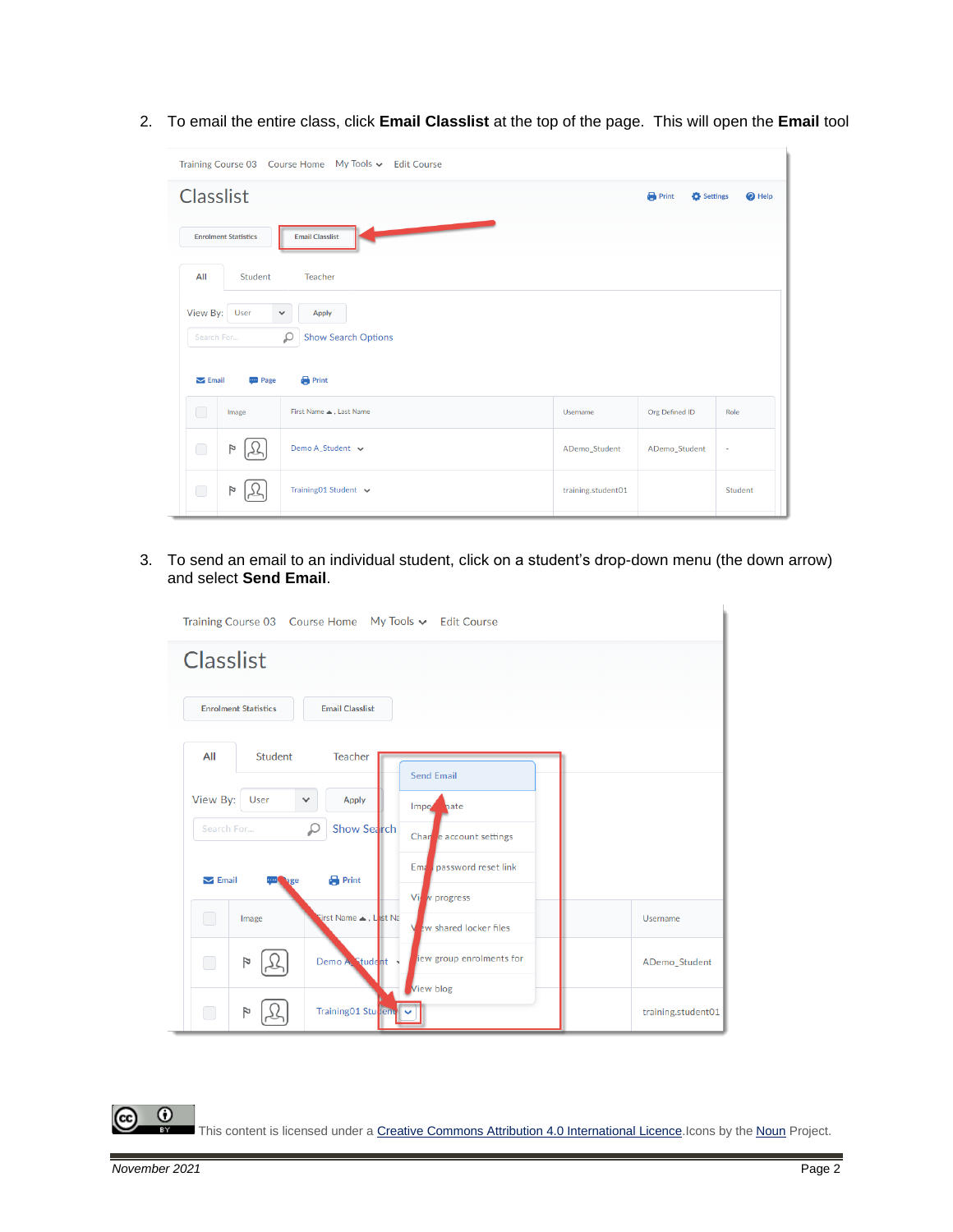4. Finally, you can also select more than one student to email using the checkboxes next to student names, and then clicking **Email**.

|                          | <b>Enrolment Statistics</b>                                                                                                                              | <b>Email Classlist</b>      |                    |                |         |  |  |  |
|--------------------------|----------------------------------------------------------------------------------------------------------------------------------------------------------|-----------------------------|--------------------|----------------|---------|--|--|--|
| All                      | Student                                                                                                                                                  | Teacher                     |                    |                |         |  |  |  |
|                          | View By:<br>User<br>Apply<br>$\checkmark$<br>Q<br><b>Show Search Options</b><br>Search For<br><b>Print</b><br>$\blacktriangleright$ Email<br><b>Page</b> |                             |                    |                |         |  |  |  |
|                          | Image                                                                                                                                                    | First Name . Last Name      | Username           | Org Defined ID | Role    |  |  |  |
|                          | Þ                                                                                                                                                        | $\sim$ Student $\sim$<br>De | ADemo_Student      | ADemo_Student  | ٠       |  |  |  |
| $\blacktriangledown$     | N                                                                                                                                                        | Training01 Student v        | training.student01 |                | Student |  |  |  |
| $\overline{\mathcal{C}}$ | Þ                                                                                                                                                        | Training02 Student v        | training.student02 |                | Student |  |  |  |
| $\odot$                  | P                                                                                                                                                        | Training03 Student v        | training.student03 |                | Student |  |  |  |
|                          | $\cap$                                                                                                                                                   | Testate and Teach           | $\alpha$           |                |         |  |  |  |

 $\overline{0}$ (cc This content is licensed under [a Creative Commons Attribution 4.0 International Licence.I](https://creativecommons.org/licenses/by/4.0/)cons by the [Noun](https://creativecommons.org/website-icons/) Project.